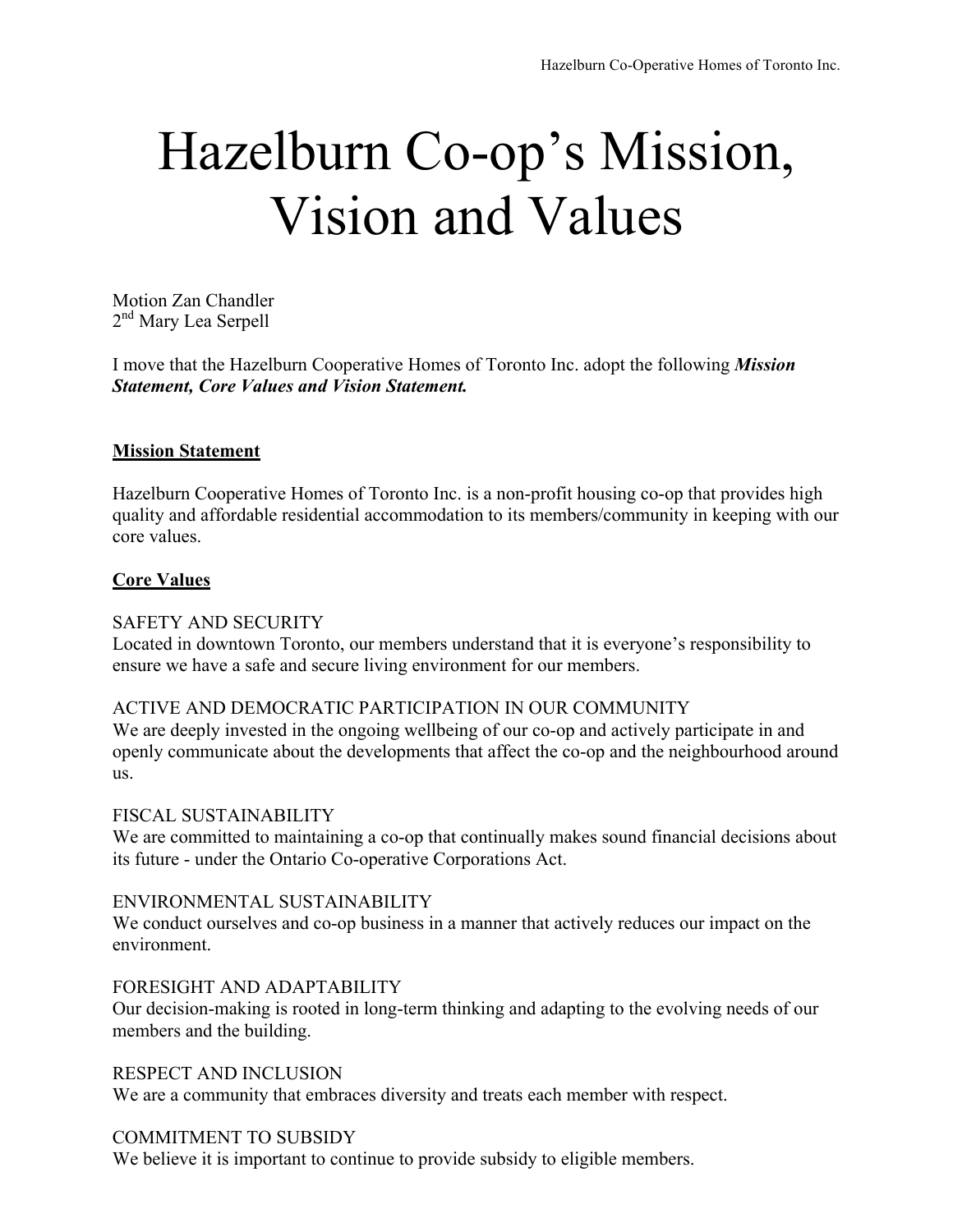#### **Vision Statement**

It is our vision that Hazelburn Co-op will be a diverse community of members who are deeply invested in maintaining a thriving co-op community.

#### FISCAL

We will commit to long term financial planning, adapting to our changing financial circumstances with a view to maintaining the physical plant and values of our community.

#### BUILDING

We will maintain and fund a reserve plan to ensure that we are capable of maintaining the structural integrity of the building. We will also incorporate more environmentally sustainable activities.

PEOPLE We will adapt to the evolving needs of our community and neighbourhood.

#### NEIGHBOURHOOD

We will work with the co-op community to support co-op housing in Toronto. We will actively work with our neighbours to ensure that development in our neighbourhood is not detrimental to our community. We commit to participation in external community organizations.

#### PARTICIPATION

We will build and maintain an infrastructure to encourage and support members in meeting their commitment to actively participate in the co-op.

Approved by Board of Directors: March 18, 2015

Approved by Membership: April 15, 2015

Board Signature: \_\_\_\_\_\_\_\_\_\_\_\_\_\_\_\_\_\_\_\_\_\_\_\_\_\_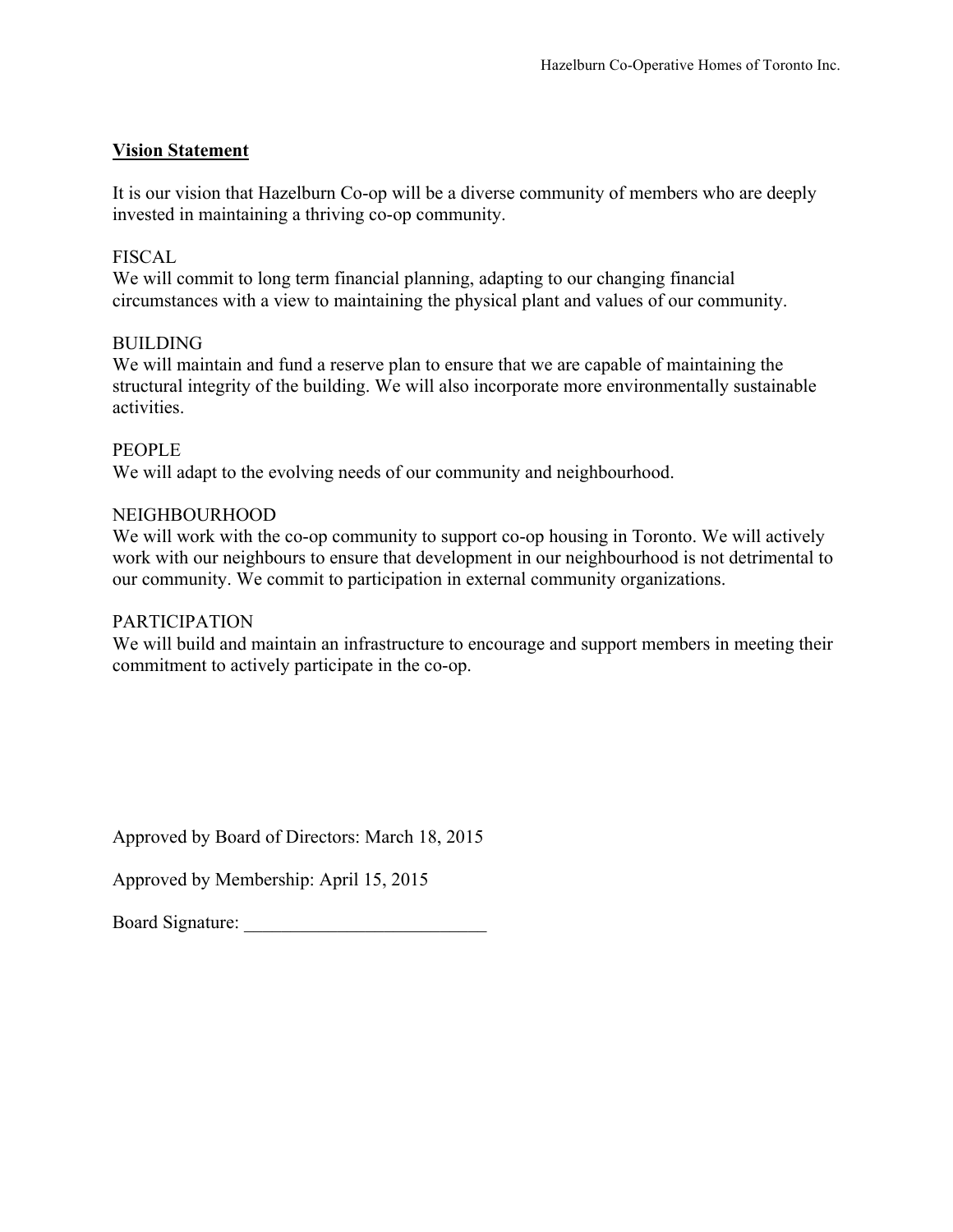# The Values of Canada's Co-operative Housing Movement International Cooperative Alliance

Motion Zan Chandler:  $2<sup>nd</sup>$  Judy Chan

I move that the Hazelburn Cooperative Homes of Toronto Inc. adopt the following *Values of Canada's Co-operative Housing Movement and International Cooperative Alliance*

# **The Values of Canada's Co-operative Housing Movement**

1. The international co-op principles guide the way we govern and manage our housing co-ops.

2. Continuing to operate our co-ops on a not-for-profit basis is fundamental to our future and to our promise to those in need of housing in Canada.

3. Co-ops strive to house members with a mix of incomes.

4. Housing co-ops treat their employees and other providers of management services fairly and value the contribution they make to their communities.

5. Housing co-ops are inclusive communities and embrace diversity by fostering a membership of differing backgrounds and abilities.

6. A commitment to environmental sustainability guides the operating practices of housing coops.

7. Co-ops aim to provide a high-quality living environment for their members and do their best to

respond to their changing housing needs over time.

8. The right of members to live in their co-op is protected as long as they respect the rules that they have together agreed will govern their housing.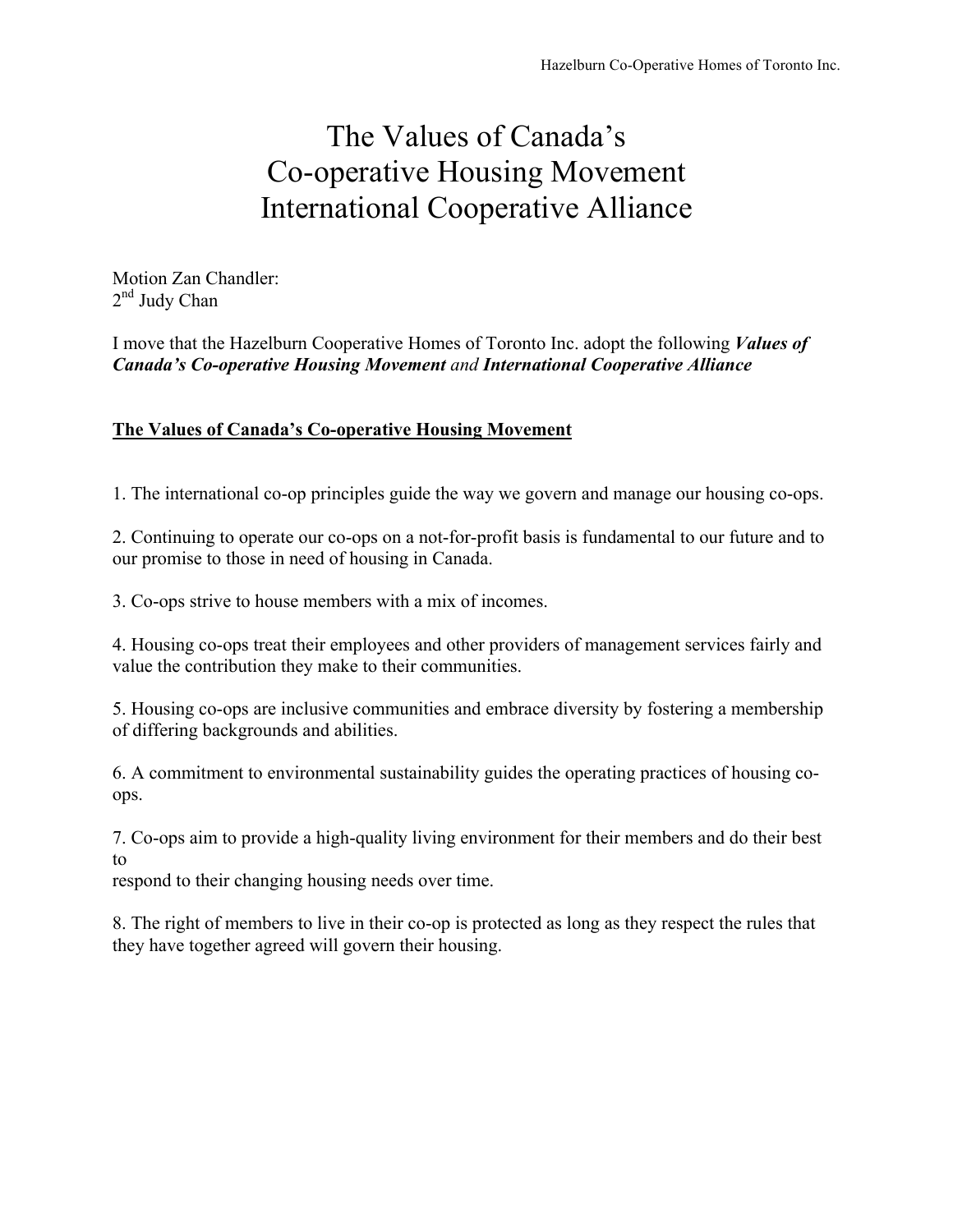# **International Cooperative Alliance**

# **Principles**

# **1. Voluntary and Open Membership**

Co-operatives are voluntary organisations, open to all persons able to use their services and willing to accept the responsibilities of membership, without gender, social, racial, political or religious discrimination.

# **2. Democratic Member Control**

Co-operatives are democratic organisations controlled by their members, who actively participate in setting their policies and making decisions. Men and women serving as elected representatives are accountable to the membership. In primary co-operatives members have equal voting rights (one member, one vote) and co-operatives at other levels are also organised in a democratic manner.

## **3. Member Economic Participation**

Members contribute equitably to, and democratically control, the capital of their co-operative. At least part of that capital is usually the common property of the co-operative. Members usually receive limited compensation, if any, on capital subscribed as a condition of membership. Members allocate surpluses for any or all of the following purposes: developing their cooperative, possibly by setting up reserves, part of which at least would be indivisible; benefiting members in proportion to their transactions with the co-operative; and supporting other activities approved by the membership.

#### **4. Autonomy and Independence**

Co-operatives are autonomous, self-help organisations controlled by their members. If they enter into agreements with other organisations, including governments, or raise capital from external sources, they do so on terms that ensure democratic control by their members and maintain their co-operative autonomy.

#### **5. Education, Training and Information**

Co-operatives provide education and training for their members, elected representatives, managers, and employees so they can contribute effectively to the development of their cooperatives. They inform the general public - particularly young people and opinion leaders about the nature and benefits of co-operation.

## **6. Co-operation among Co-operatives**

Co-operatives serve their members most effectively and strengthen the co-operative movement by working together through local, national, regional and international structures.